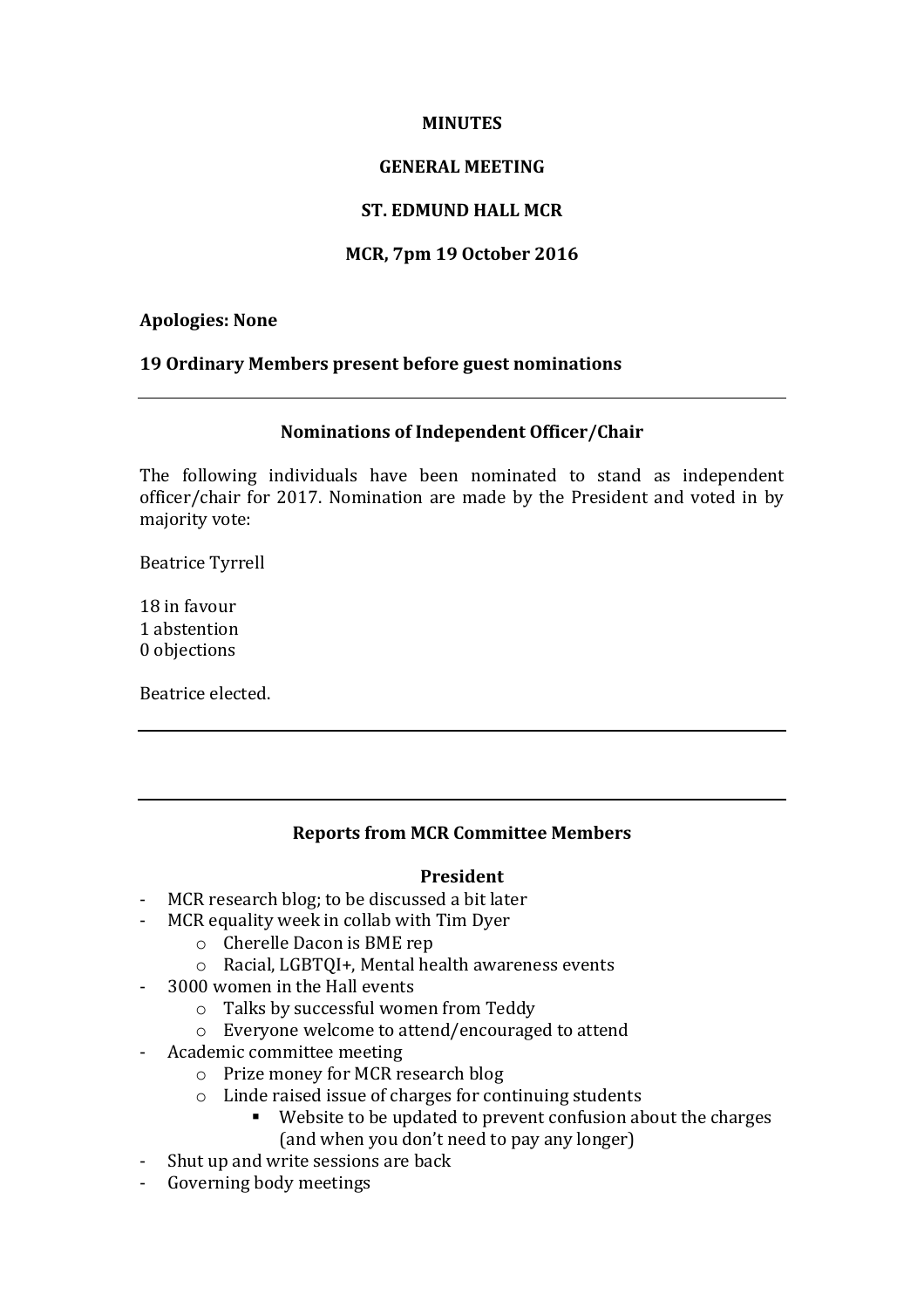- $\circ$  Change in statues of college
	- College wants more freedom to make changes, particularly regarding purchasing property

### **Vice President**

- Punt
	- $\circ$  Repairs; No progress to date
- Sports
	- $\circ$  Gym inductions are through. Only if there is demand will more inductions be arranged.
- Refurb summary provided

#### **Treasurer**

- Gave a breakdown of her role in the MCR (as per the constitution)
- Break down of the budget for the term.

### **IT**

- MCR website was redone
- MCR research blog is ready to roll out

#### **Welfare**

- Fresher's week went well
- Only 8 people attended the consent workshop  $\circ$  More than last year
- Family bake off and high tea events planned
- Peer support schedule will be up soon

#### **Stewards**

- Freshers' week was successful
- MT plan is in place

#### **Nominations for Guest Membership**

The following individuals have been put forward as nominees for Guest Membership of the St. Edmund Hall MCR:

| <b>Ordinary Member</b> | Nominated member      |                                                 |
|------------------------|-----------------------|-------------------------------------------------|
| Olivia Payne           | James King            | No objections/No abstentions                    |
| <b>Ryan Daniels</b>    |                       | Alessandro Raveane No objections/No abstentions |
| <b>Ryan Daniels</b>    | Serena Aneli          | No objections/No abstentions                    |
| <b>Ryan Daniels</b>    | Marie Wong            | No objections/No abstentions                    |
| <b>Kelly Bridges</b>   | <b>Andres Alvarez</b> | No objections/No abstentions                    |
| Sarah-Lea Effert       | Nils Hohenstein       | No objections/No abstentions                    |
| Jennifer Bunselmeier   | Angela Fluegel        | No objections/No abstentions                    |
| Jennifer Bunselmeier   | <b>Timo Buelters</b>  | No objections/No abstentions                    |
| Ritwika Sengupta       | Gemma Robson          | No objections/No abstentions                    |
| Anthony Mahira         | Naomi Wangari         | No objections/No abstentions                    |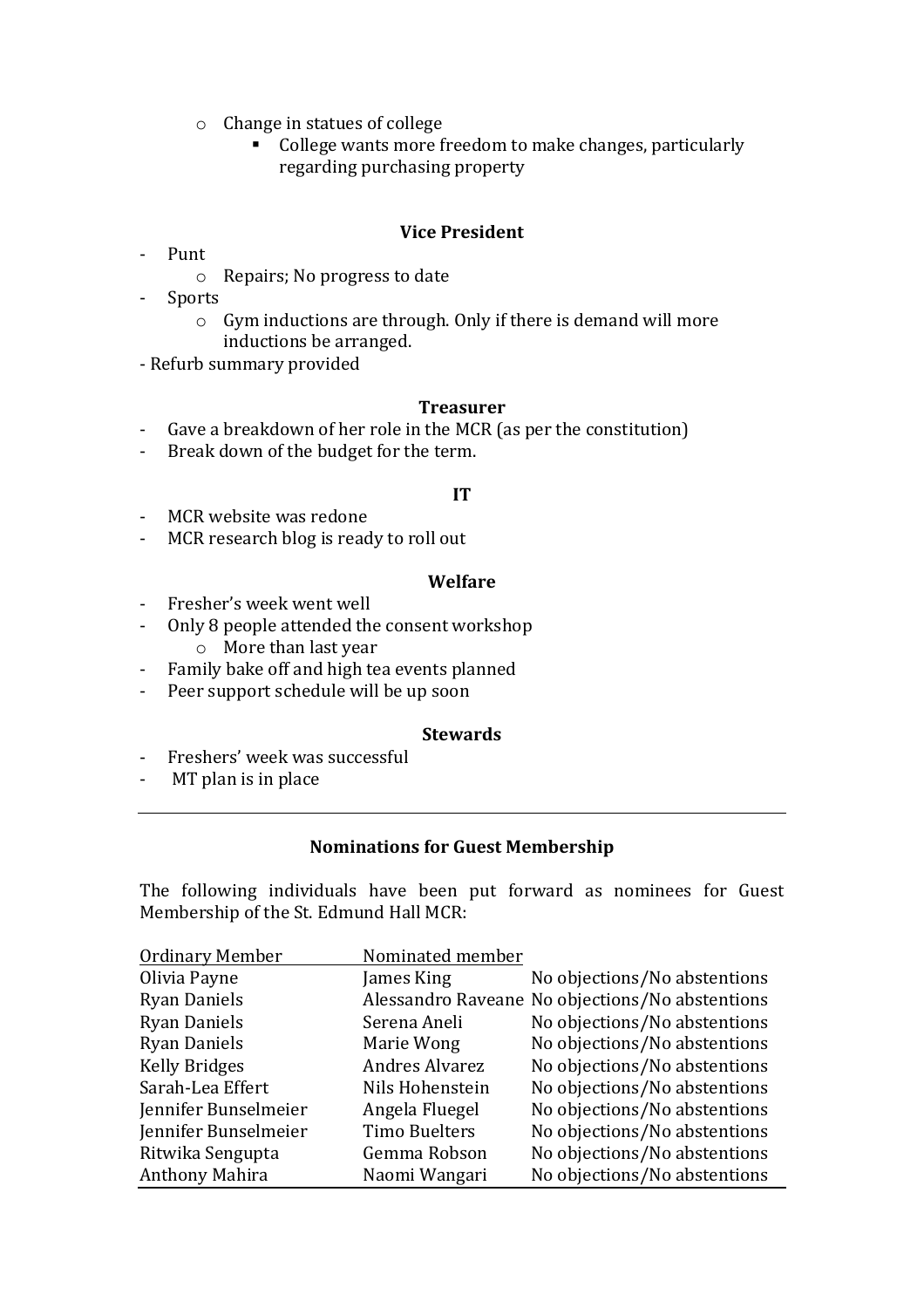| Jarryd Brogden       | Athena Kitching        | No objections/No abstentions                     |
|----------------------|------------------------|--------------------------------------------------|
| Toby St Clere Smithe | Linda Briggs           | No objections/No abstentions                     |
| Laura Brace Rochford | Devin Rochford         | No objections/No abstentions                     |
| John Logan           | <b>Emily Grey</b>      | No objections/No abstentions                     |
| Amelia Huggan        | <b>Ashley Rogers</b>   | No objections/2 abstentions                      |
| George Spill         | Rebecca Preece         | (switch from G. Prata)                           |
| Melissa Bedard       | Evie Foster            | No objections/No abstentions                     |
| Alexander Fischer    | James Cook             | No objections/No abstentions                     |
| Linde Wester         |                        | Federico Pulverenti No objections/No abstentions |
| Linde Wester         | Emma Powel             | No objections/No abstentions                     |
| Jennifer Bunselmeier | Sebastian Kleinschmidt | objections/No<br>No                              |
| abstentions          |                        |                                                  |

### **Motion to amend the MCR constitution**

Brought forward by: MCR committee Presented by: Linde Wester

The motion has been brought forward to amend the constitution of the MCR to reflect two minor changes:

To extended job description of Academic rep to include: Addition of the point "Academic Representative: point 5.8.

 $(g)$  Administering the MCR 50th Anniversary Grant, in liaison with the tutor for graduates, the MCR president and the treasurer.

(h) Take an active role in the running of the biannual research expo which is to take place in 'even years'

(i) Manage the MCR Research blog"

This has been through a committee meeting without objection. The changes will be voted on in the next General Meeting. Amendments shall be subject to the subsequent approval of the Governing body.

Vote in favour:28 Against:0 Abstention:0

### **Motion to Maintain the Atmosphere of the MCR**

Brought forward by: Will Harvey and Zafar Khurshid Presented by: Will Harvey

The proponents of this Motion recognize the invaluable work that the MCR Committee and Refurbishment Team have done for, and on behalf of, the members of the MCR. We welcome a spirit of improvement and advancement in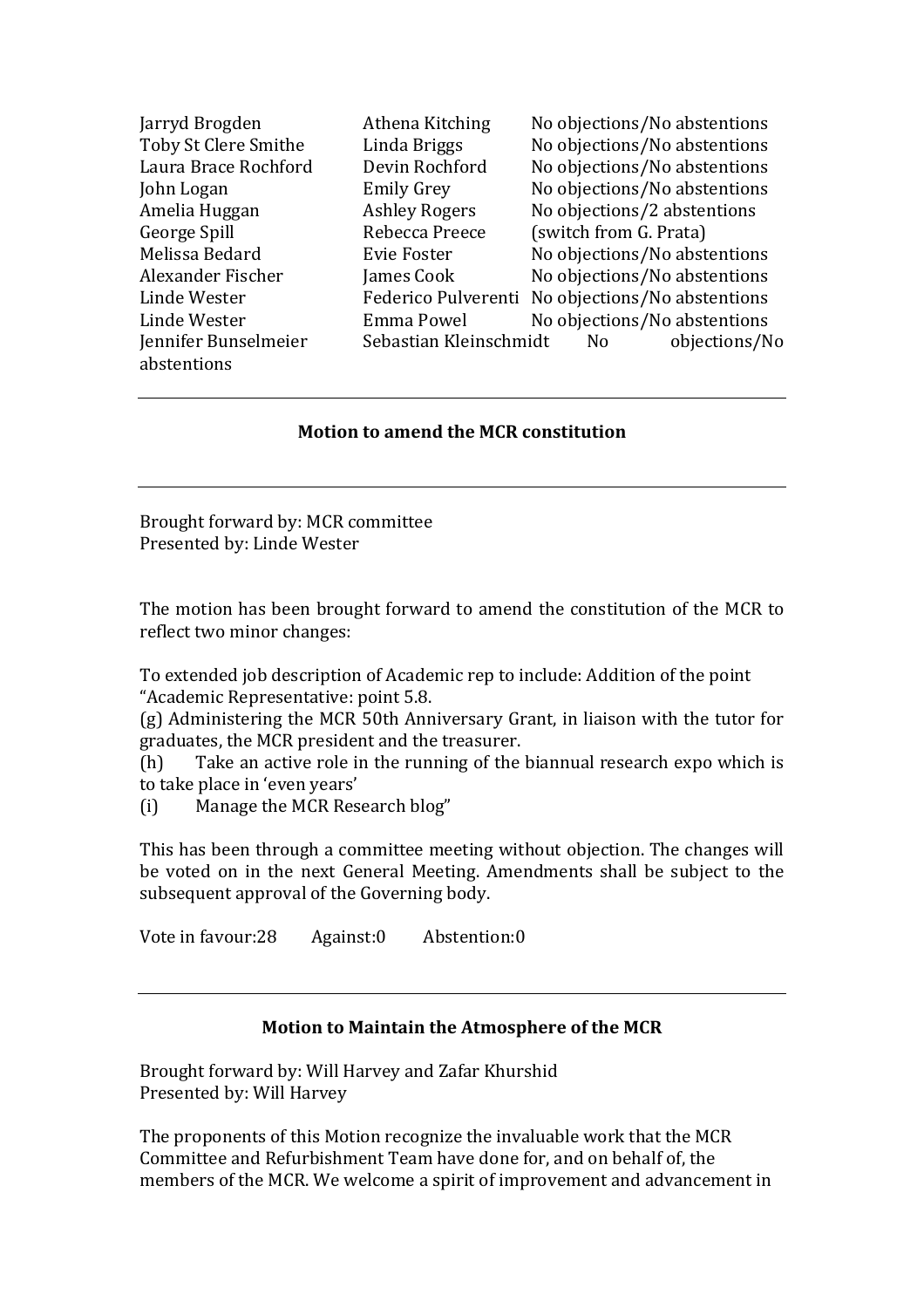the space and life of the MCR, however, it is hoped that improvements to the MCR space would appropriately honor the spirit and atmosphere of the MCR.

The St. Edmund Hall MCR, while not being the most spacious or well equipped, has always maintained a warm and friendly environment. This comes through from its members, but also the common room at NSE, and particularly, the College site. It is hoped that future refurbishments will not change that atmosphere.

We would like acknowledge the efforts by the MCR Committee inviting members to participate in the decision making regarding these refurbishments, and thus the MCR Committee and Refurbishment Team may be frustrated by the nature of some of the comments herein. However, it is hoped that the MCR Committee and Refurbishment Team will recognize that the MCR is a space fondly remembered and often visited by former members as well. Persons who are enthusiastic to remain in touch with the College and their former colleagues. It is hoped that this MCR, and future incarnations, will thus note the importance of maintaining some continuity in the space of the MCR.

In particular, we are somewhat troubled by the following developments:

- The removal of the pins from the map located in the MCR This act, while seemingly insignificant, seems to send the message that the past generations, even if not many, who left their mark in the MCR by placing their pins have already been forgotten. While it may not be missed by many, the few who have taken notice and those that visit may not be so much in favour of what little they left behind of themselves in the MCR being so summarily disposed of.
- The placement of a large flat screen TV in the MCR as a digital notice board – While this may have seemed like a convenient way to display notices has it not further limited the wall space available in the MCR? To this regard, could the Vice-President please clarify whether this TV will completely obviate the need for a notice board? Or will a soft board still be available for notices?

We understand that many of the changes made are not reversible, or at least not immediately so. Also that for many it may not be desired by the larger body to revert to the prior setup. It is only hoped that future changes will be less disruptive to the atmosphere and sense of community of the MCR space.

Where rectifications can be made, and may be welcomed by members present, it is hoped they will be - For example, could the MCR contact past members through the College development office (at least for say the past 3 years, which I believe is the duration for which the Map has been the MCR) and attempt to replicate their pins?

Finally, before putting forward the motion the proponents would like to emphasize once again the following: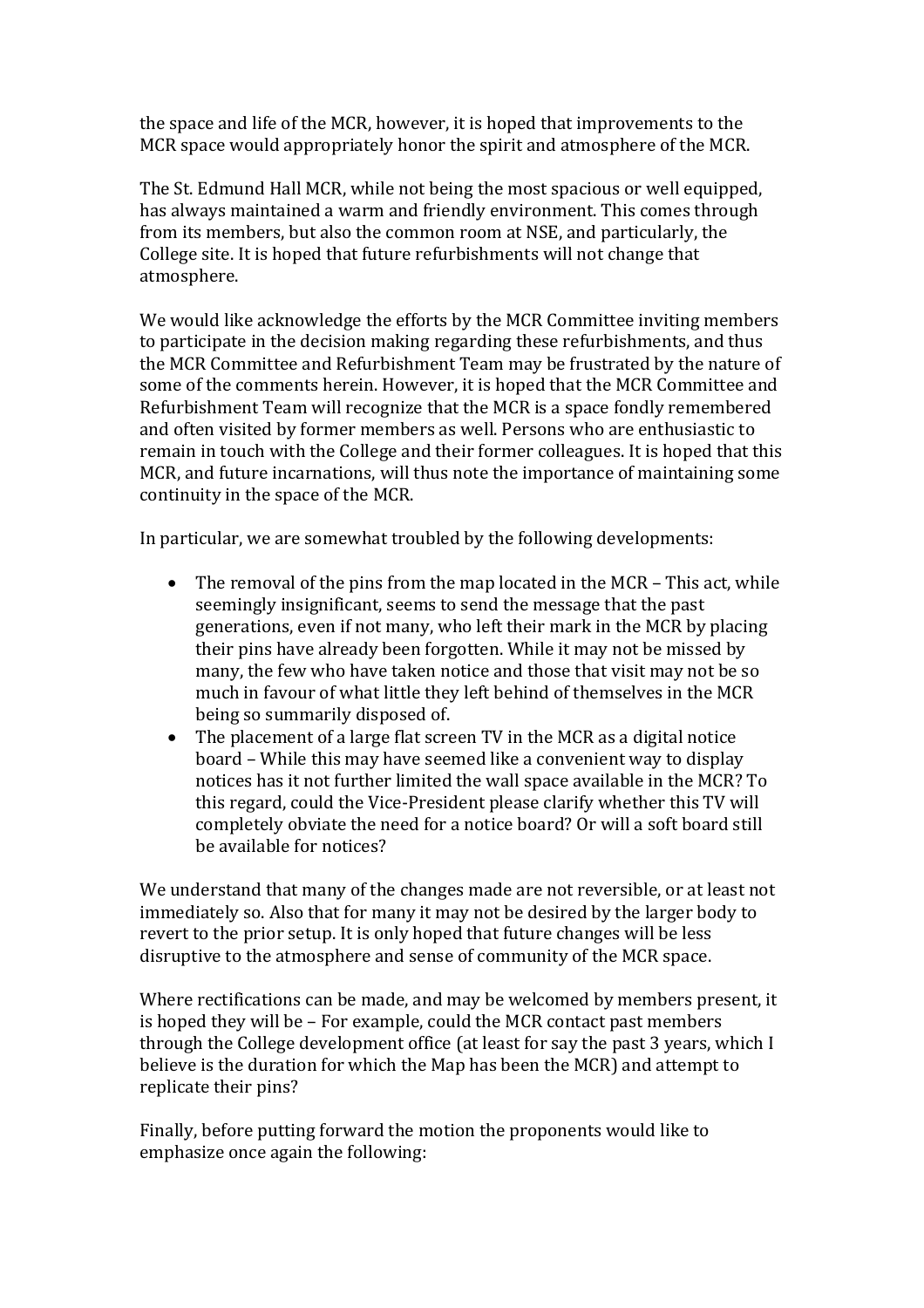- This MCR Committee and the Refurbishment Team have worked tirelessly through the summer to provide the MCR will a better space and better utilities. For this they should be and are thanked.
- We applaud the spirit behind each of the measures taken, even where we do not support their execution.
- We thank the MCR for its continued work as our elected representatives and for the time and space to share our concerns here.

The Motion is now put forward thus:

The MCR Committee and Refurbishment Team will make efforts in the future, and advise future MCR Committees also, to take heed of the atmosphere and ambience of the MCR and do their best to maintain the same in the future.

Vote in favour: 18 Against:6 Abstention:7

Motion passes

Comments:

Monitor

- People got a chance to take part; emails were sent out and a refurb team formed

- Screen happened very fast; not much involvement of the refurb team

### Map

- Restore the pins if possible

- People who included their pin felt offended by removal of the pins

- All members are important not just because of the pins; their contribution to the MCR is more than just a pin in a map
- Electronic polling as an alternative to dealing with decision making during holidays
- What is the atmosphere that we are trying preserve?
- We should specify some points of what the atmosphere constitutes before voting on the motion
- Rules for the use of the map should be clear for the following vears
- Motion was not amended.

# **Motion to purchase a Karaoke Machine for NSE**

Brought forward by: Welfare Team Presented by: Theresa Scharbert

In previous years the MCR has purchased a pool table, ping pong table, TV, a wii, and speakers for the NSE Common Room. We think a Karaoke Machine would be a great addition to many MCR events and it will make the NSE common room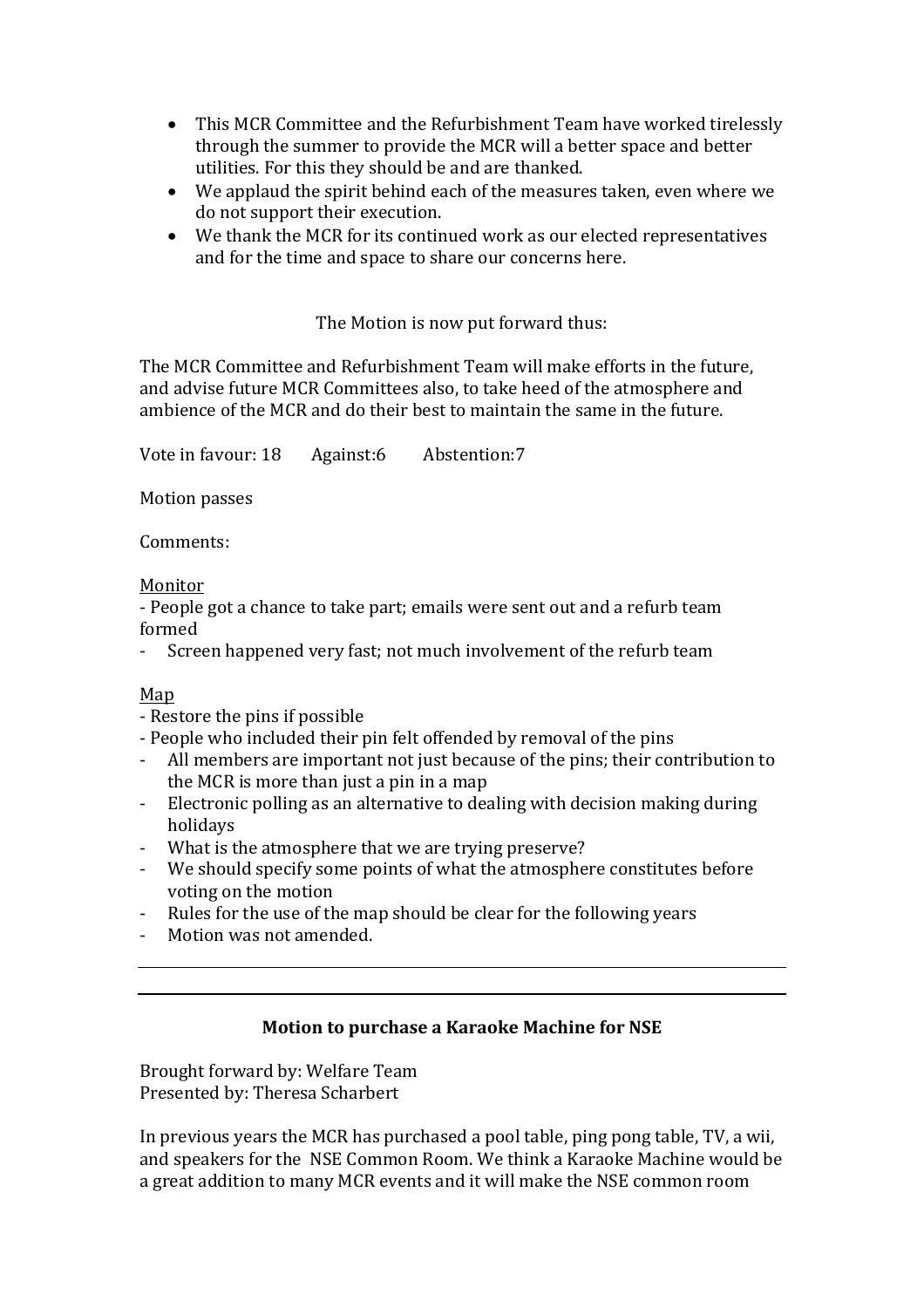attractive to a more diverse group of students. In the long term run it also allows welfare to put on karaoke nights without great spendings.

Amazon currently offers a good looking Karaoke Machine for GBP 84.99 with a great lists of songs from singers and bands like ABBA, The Beatles, Katy Perry, Bruno Mars and songs like Wrecking ball, Let it go, Royals and many more. https://www.amazon.co.uk/gp/product/B00GOFCIKU/ref=ox sc act title 1?ie= UTF8&psc=1&smid=A2VA0SQXAO7QN3

Vote in favour: 21 Against: 2 Abstention: 2

**Motion** passes

Comments:

- Rules are needed for use to prevent issues at NSE regarding noise etc
- Maybe consider a non-CD option... eg. USB or online update.
- Proposed an amendment for the price; GBP200 as long as it is 'future proof'
- Stored away and requires booking

## **Motion to shorten the fireplace bench**

Brought forward by: MCR committee Presented by: Ryan Daniels

As part of the refurbishments to the MCR, the committee would like to try to free up some space in the MCR.

The seating around the fire place in the MCR has been identified as a possible avenue. The bench takes up space during events when there are many people, particularly if people are standing.

We propose to have the bench shortened so that it fits more snuggly against the fireplace. We would like to consider having it split into three separate sections that can be moved around independently.

Failing that (if the college's maintenance team says its not possible), we propose to have the bench replaced with several short, portable cushioned stools which can be moved and stored out of the way during events.

Vote in favour: 2 Against: 15 Abstention: 6

Motion does not pass

Comments:

- it may not make much of a difference to the spatial setup in the MCR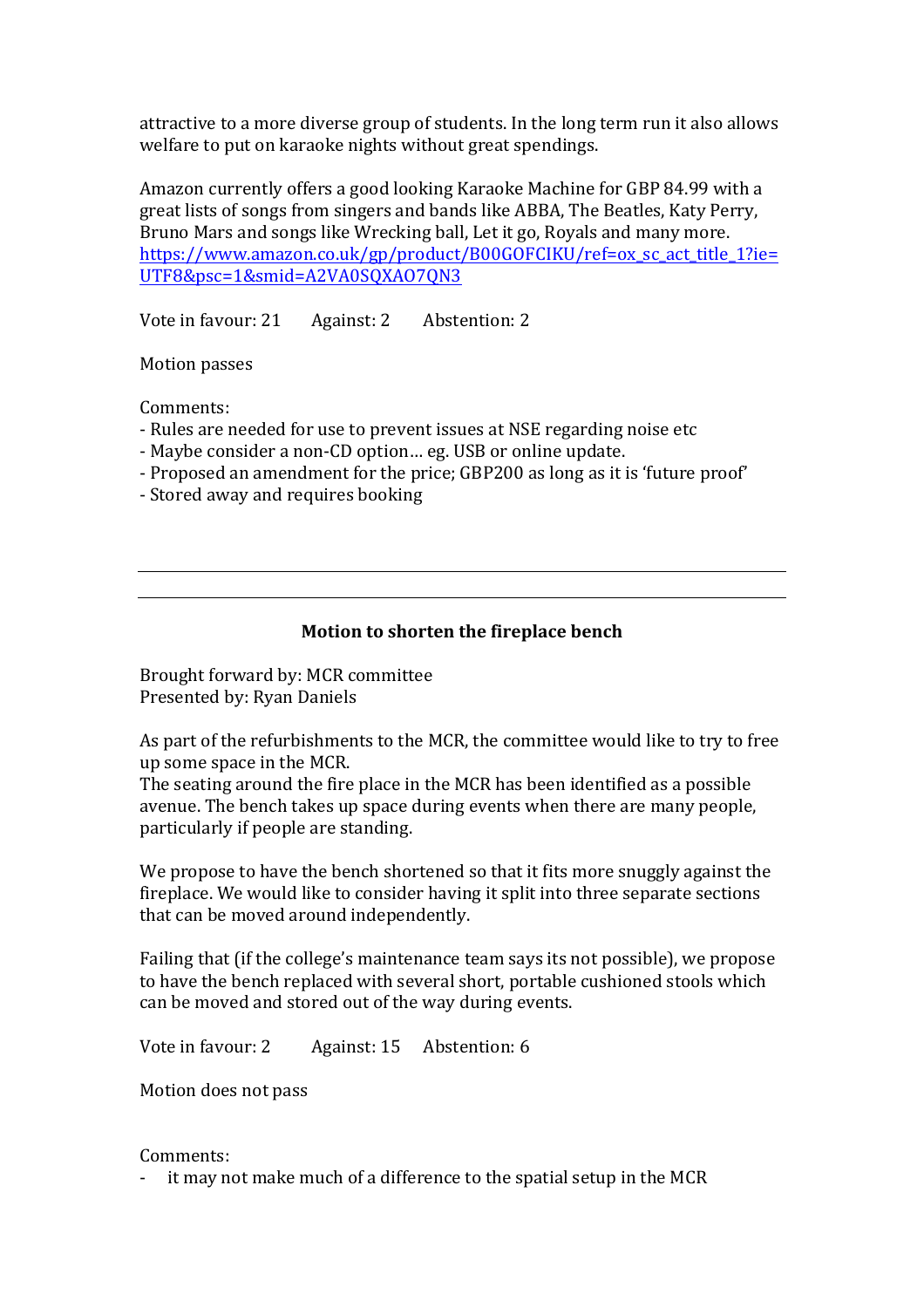- Footstools could emulate the bench
- Proposed to move the bench to the computer room;
- The bench is part of the atmosphere of the MCR
- Cramming more people in might be a bad idea; health and safety

## **OTHER BUSINESS**

## **Items for Discussion**

# **A Platform for Academic Writing**

Brought forward by: MCR committee Presented by: Trent Taylor/Tim Donnison

Academic writing may take many forms during the course of one's degree. Writing opportunities range from the presentation of papers and consistent chapter writing in humanities, to abstract and manuscript preparation in science degrees. Most current opportunities only allow for limited writing styles and directed towards a specialist audience.

The ability to write for a non-specialist audience is looked on favourably on by University departments and enables graduate students to develop a wellrounded writing and editing skillset. For example, public writing in the Medical Science Division (MSD) is considered a good avenue for public engagement  $- a$ practice that is encouraged when all MSD students enroll. Current writing opportunities for a non-specialist audience are few and far between. Those that exist are often not easily accessible or promoted to those who wish to write about their research in Lehman's Terms.

# Proposal

- 1. An online platform that enables MCR members to write about their work for a non-specialist audience (word length TBD but approximately 500-1000 words);
- 2. The content may include current or past research taken by a member of the Hall. Entries would aim to answer questions such as: *Why is my* research *important?* What *impact does my research have on the general public?* Or *What does my research contribute to my field?* These may take the form of '*bigger picture'*, proof of principle or conceptual articles.
- 3. An editor or team of editors (depending on demand) to oversee the submission, editing and publishing of the articles. Possibility to meet with the author to ensure accuracy of the article yet retain its accessibility, if necessary.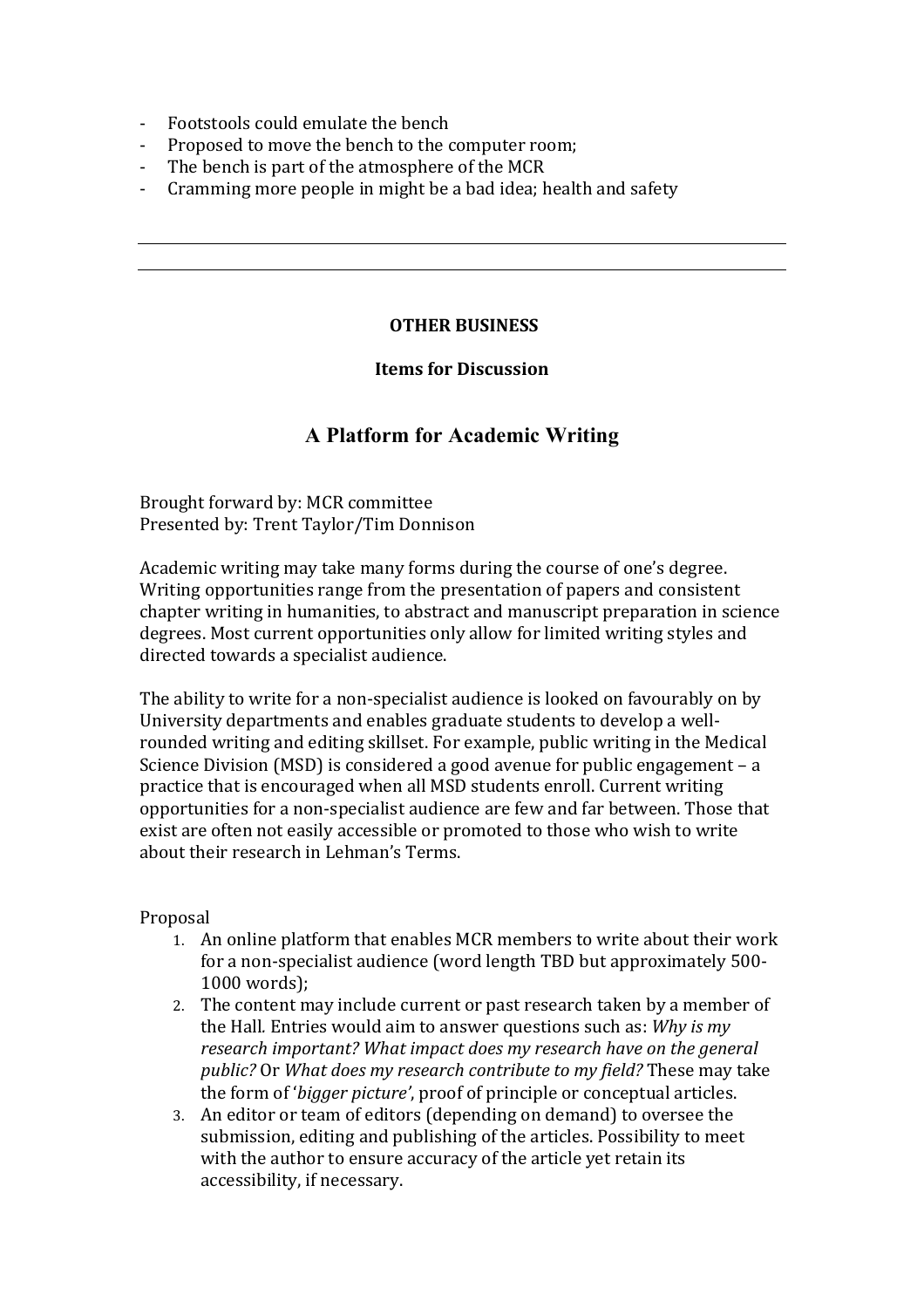- 4. A new article is released regularly subject to the number of articles submitted. This can be during term only or out of term-time too;
- 5. The MCR writing platform can be linked to the biennial Research Expo to further promote the academic outlook of the Hall, and to the social media accounts of the college to reach a wider audience, particularly current and potential students.
- 6. The online platform may take the following forms:
	- a. A page on the MCR website;
	- b. A page on the College website;
	- c. An independent website (URL), linked to current MCR/College website;
	- d. A combination of the above.
- 7. Prize
	- **a.** Ticket to extra curricular achievements dinner
	- b. Monetary prize of 500 pounds
	- **c.** Notice on the college website, social media and in Teddy Hall Magazine.
- 8. Selection procedure
	- a. Committee: A group of 3 or 5 people consisting of college staff and academics. For instance: a porter, SCR members, College communication officer.

# Comments:

- It is a really good idea
- What is the public that this will reach?
	- $\circ$  Partially for potential applicants to the college
- Links to the research expo
- Include a list of publications with the blog
- Don't need to provide the actual publications, just a link to the webpage of the publisher
- Still need a name for the blog
- Could expand beyond the MCR to include the ICR
- We should be clear on whose responsibility this will be
- Can people cross reference to other blogs they host? It might increase participation
- How will the winner be assessed for the prize money? 500GBP s a large amount of money. It will create a competition.
- Invite external people to have a judge the pieces, e.g. OU Press, journalists, authors
- Include web analytics to judge the best piece (e.g. page visits).
- Include non-academics as judges to increase reach to the public e.g. porters, Chaplin
- Split the 500GBP into 3 prizes?
- Provide examples of blog style that would be included. E.g. transcripts of the academic expo.